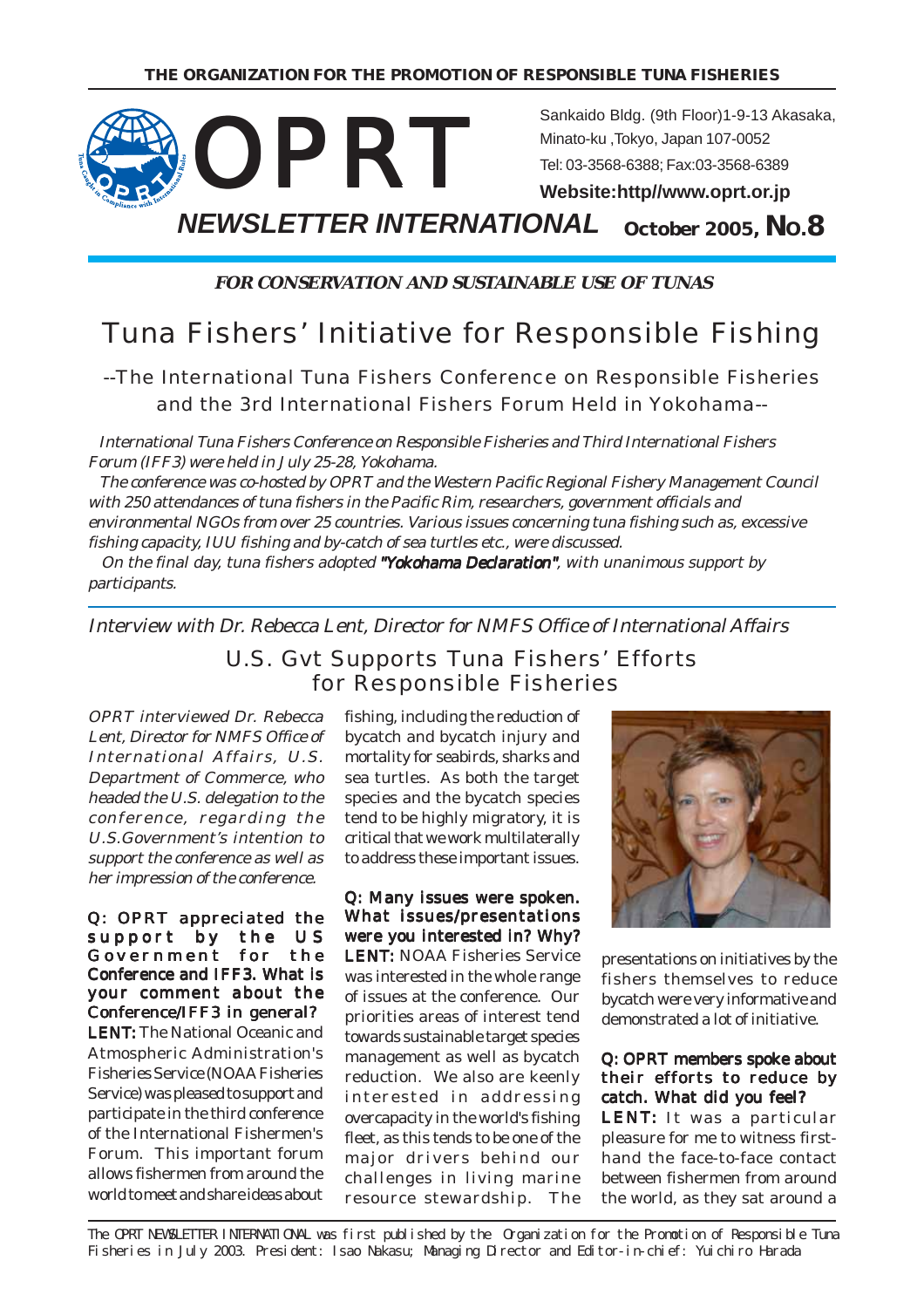table and at various exhibition booths, handling fishing equipment and discussing various bycatch reduction equipment and techniques.

#### Q: Yokohama Declaration. Fishers drafted it and supported by the participants.It is lengthy but it is the commitment by tuna fishers in the Pacific Rim. Will you comment it?

**LENT:** We are pleased with the document that was prepared by the fishermen and the commitments made therein to address sustainable fishing, bycatch, and overcapacity. It clearly showed that the fishers understand how their actions impact the ecosystems that support their livelihoods.

Q:In the Declaration, it is stated that fishers will request the Governments of the United States and Japan support fishers to implement

## this declaration. Will you support?

LENT: NOAA Fisheries Service remains committed, to the main tenets of the Yokahama Declaration, including: responsible stewardship of sustainable fisheries, including reduction of bycatch and overcapacity; addressing IUU fishing; promoting the use of new technology for gear and gear configuration to reduce sea turtle and seabird bycatch. Our support comes in the form of funding of scientific and cooperative research, effective management measures, and participation in international fora, both multilateral and bilateral, to share our knowledge.

### Q: What do you think about the role of OPRT?

LENT: We are grateful for the participation and support of the OPRT and other representatives from the non-governmental community, including fishermen, NGO's and other organizations.

#### Q: Other questions. Do you like sashimi, sushi?

LENT: I am a frequent consumer of sushi and sashimi, particularly when the quality is very good.

#### Q: What do you think about tuna fisheries?

LENT: I believe that with multilateral cooperation and firm resolve, we can address the concerns that have been raised regarding the tuna fisheries and meet our goals of sustainable harvest and a healthy ecosystem for tunas, and the non-target species (seabirds, turtles, sharks) that share that ecosystem. The regional fisheries management organizations (RFMOs) need to continue to work together to diligently to meet these goals, and need the cooperation of governments and fishers in order to be successful.

## efforts to make full use of such devices, he said.

# Longlining Is Fishery Well Fit for 21st Century --Tuna Longline FisherTells the Conference--

Koichi Teramoto, a Japanese tuna fisher, said that tuna longlining is an environmentally-friendly fishing well fit for the 21st century, emphasizing the importance of achieving a harmony between longlining and the natural environment and the ecosystem.

 Recalling a story which he heard in his childhood, Teramoto told the audience that Japanese fishermen treated incidentally-caught sea turtles with care onboard and returned them safely to the sea. Fishermen believed that the sea turtles are the messengers from the sea, and returning them safe to the sea would bring about good harvests for fishermen, he added.

 Japanese fishermen who were handed down such a tradition cannot remain indifferent to the issue of incidental catch of sea turtles. Teramoto said Japanese fishermen fully understand the need of broad use of Circle hooks to prevent sea turtle bycatch as well as Tori-pole designed to scare off sea birds from the fishing vessels. Longline fishermen are now making steady

 Touching on the importance of implementing landbased protection measures, Teramoto suggested that prevention of contamination of the sea, reducing marine debris, protection and improvement of spawning grounds are issues requiring no less urgency than at-sea measures.

# Tuna Fishers' Conference Showed Willingness to Be Responsible in Fishing

Patrick McGuiness, President of the Fisheries Council of Canada, who made presentation at the conference under the theme of "Decade of Implementation," Review of the result of 26th FAO COFI and the 6th UNICPOLOS, cmmented about the conference as follows in response to the questions by OPRT.

#### Q:.OPRT appreciated your presentation for the Conference. What is your comment about the Conference/IFF3 in general?

MCGUINESS: It was an excellent and most responsible conference because fishers themselves identified concerns with tuna fisheries issues and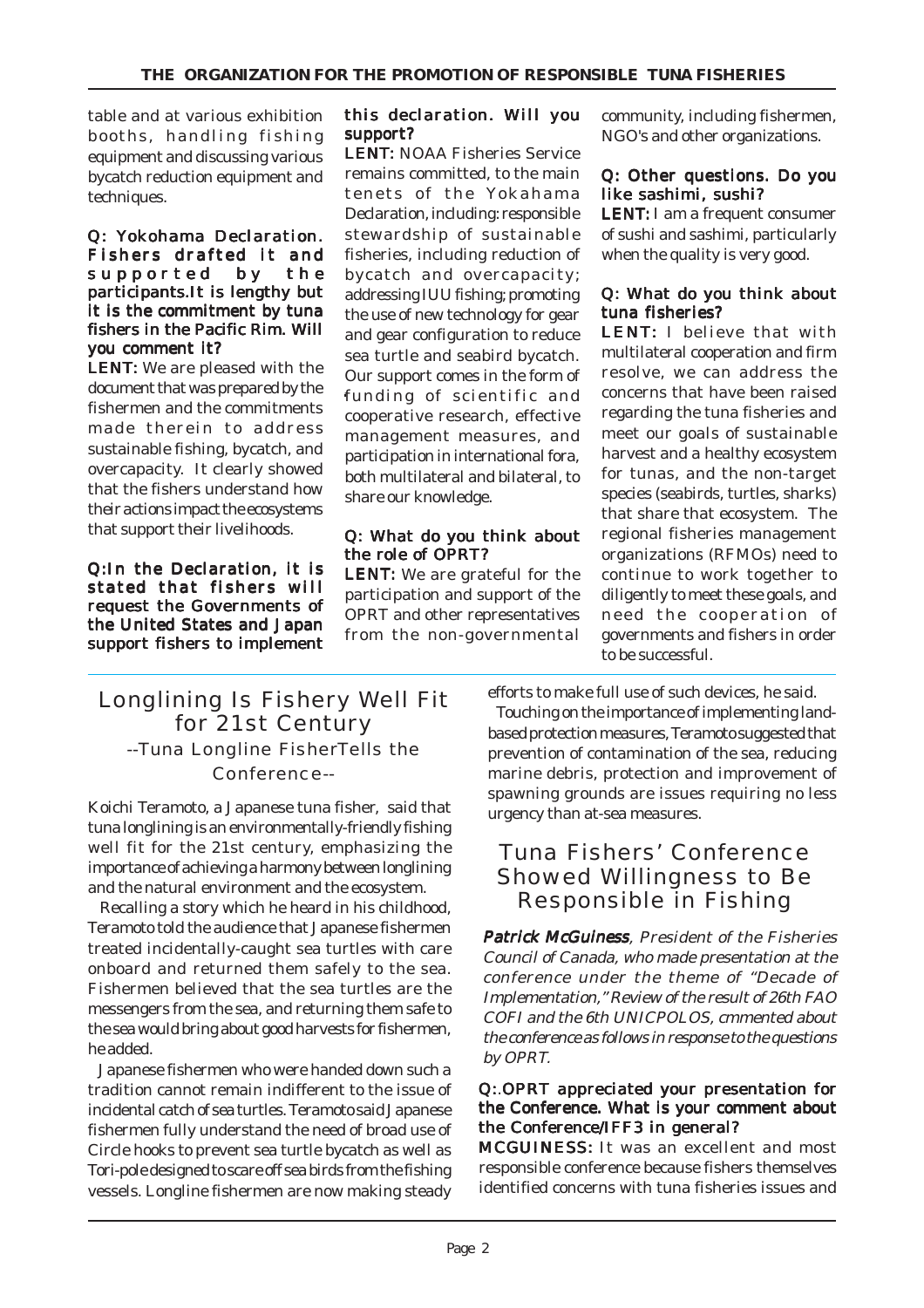expressed their opinions in order to find the practical solution. This shows a good example how fishermen are willing to be responsible in their fishing operations.

## Q: How do you think about Yokohama Declaration drafted by fishers?

MCGUINESS: The Declaration reflects the result of discussion during the Conference. I feel it is a remarkable achievement. I am impressed with its forward looking stance in dealing with the problems.

### Q: Will you comment about OPRT and its activities?

MCGUINESS: OPRT has been doing effective public communication using several brochures and

newsletter to inform the inter-national community including United Nations of the responsible actions taken by tuna fishers, properly responding to issues of concern. In fact, the UN office commended the OPRT



brochure explaining how OPRT is promoting responsible tuna fisheries with the cooperation of all stake holders. I hope OPRT will continue to take leadership in the promotion of responsible tuna fisheries in the future as well.

# ICFA Supports Yokohama Declaration

 The 2005 Annual Meeting of the International Coalition of Fisheries Association (ICFA) was convened in Rome from September 4 through 7. OPRT reported on the International Tuna Fishers Conference on Responsible Fisheries / the IFF 3 and also explained the Yokohama Declaration.ICFA welcomed the Declaration and adopted the Resolution on the Yokohama Declaration by Responsible Tuna Fishers.

John Connelly, Chairman of ICFA, commented as follows in an interview with OPRT:

Q: ICFA adopted the resoluton to support Y okohama Declaration. As ICFA chairman, will you comment about the Declaration?

CONNELLY: I am pleased with it. It is a good example to show how fishers are doing efforts to



ensure responsible fisheries. I am impressed with the strong committment declared by tuna fishers. ICFA will also support tuna fishers to implement the Declaration.

#### Q: Will you give any advice to OPRT for its future?

CONNELLY: OPRT is recognized as an leader in : the international fisheries community like ICFA and I expect such leadership becomes more important in dealing the United Nations. Meantime, ICFA wishes to increase its members and I think OPRT's positive activities in promoting responsible fisheries may contribute for ICFA to do so.

# ICFA Resolution

ICFA:

Welcomes the Yokohama Declaration on July 28, 2005, in which the tuna fishers committed to sustainable use of world tuna resources and conservation of marine ecosystems;

Supports the tuna fisher's efforts to further promote responsible tuna fisheries particularly in addressing issues of resource sustainability, the IUU fishing, and reducing incidental catch of sea turtles and sea birds by use of technologies developed;

Supports the tuna fisher's efforts to challenge biased and unscientific accusations which attack environmentally responsible tuna fisheries;

Recognizes that the primary responsibility for the conservation and the management of tunas and all related issues lies with the FAO and RFMO's as set forth in the Yokohama Declaration. Accordingly, we urge the United Nations General Assembly (UNGA) seek the technical advice of these organizations when dealing with any tuna issue; and

Requests that governments support fishers worldwide in implementing the Yokohama Declaration.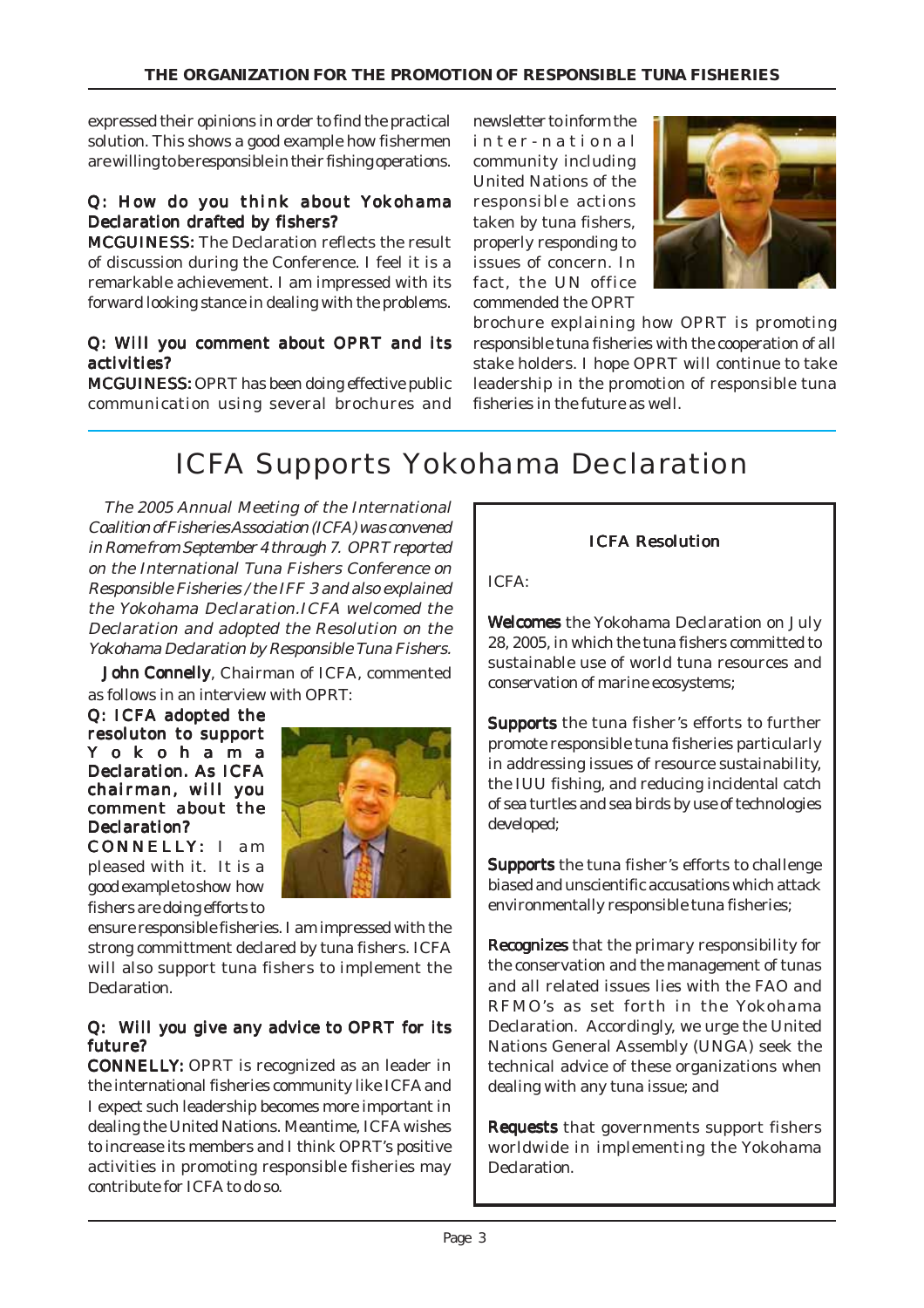# YOKOHAMA DECLARATION

(Full Text)

# **Declaration of responsible tuna fishers issued at the International Tuna Fishers Conference on Responsible Fisheries and Third International Fishers Forum July 25-29, 2005, Yokohama, Japan**

Having actively exchanged wide-ranging perspectives and approaches to promote responsible tuna fisheries and to reduce sea turtle and seabird incidental catch in longline fishing,

Committing ourselves to sustainable use of world tuna resources and conservation of marine ecosystems,

Emphasizing that sustainable fisheries depend on a healthy oceanic environment, and expressing our strong desire to make every effort to harmonize fisheries with the environment in order to ensure sustainable marine productivity and healthy ecosystems,

Recognizing that upon the establishment of the Western Central Pacific Fisheries Commission (WCPFC), regional fishery management organizations (RFMOs) achieved world coverage of tuna and tuna-like resource conservation and management within the international framework envisaged in Article 64 of the United Nations Convention on the Law of the Sea,

Expressing concern that the number and capacity of tuna fishing vessels are still increasing and that tuna farming is rapidly expanding in the absence of fully developed conservation and management policies, even though several tuna and tuna-like stocks are fully exploited or overexploited, in spite of (a) the adoption of the UN Food and Agriculture Organization (FAO) International Plan of Action (IPOA) for the Management of Fishing Capacity in1999 and (b) the efforts to limit fishing capacity by large-scale longline vessels,

Expressing concern that illegal, unreported and unregulated (IUU) fishing activities still persist, including shifting operations from larger vessels to smaller vessels to avoid RFMO regulations for larger vessels despite the adoption of the IPOA for IUU fishing and the efforts of RFMOs to eliminate IUU fishing activities,

Also expressing concern that certain longline fleets operate directed shark fisheries of considerable size solely for the purpose of harvesting shark fins inconsistent with United Nations General Assembly **Resolutions** 

Recognizing the need for all parties both on land and at sea to take holistic approaches to conserve sea turtles and seabirds, particularly, the importance of the role of fishers in implementing the FAO Guidelines to Reduce Sea Turtle Mortality in Fishing Operations, the IPOA for seabirds and the relevant mitigation measures adopted by tuna RFMOs, and

Being gravely concerned that some elements of the environmental community are conducting a concerted emotional campaign at international bodies such as the United Nations to implement a moratorium on longline fisheries in the Pacific contrary to scientific evidence and deliberately ignoring the efforts of managers and responsible fishers to introduce, implement, raise awareness and disseminate techniques for the reduction of incidental catch,

## We, fishers--operators of large- and small-scale longline, purse seine, artisanal and other vessels--participating in the International Tuna Fishers Conference on Responsible Fisheries and the Third International Fishers Forum, do declare to engage in the following activities in order to further promote responsible tuna fisheries to:

1. Promote cooperation, information sharing and constructive dialog among all tuna resources' stakeholders--fishers, traders, distributors, fish workers, canners, processors and consumers--in order to promote responsible tuna fishing, trade, marketing and consumption, and to facilitate conservation and sustainable use of tuna and tuna-like species;

2. Support activities of the World Tuna Purse seine Organization (WTPO) and to promote cooperation in realizing sustainable use of tuna resources by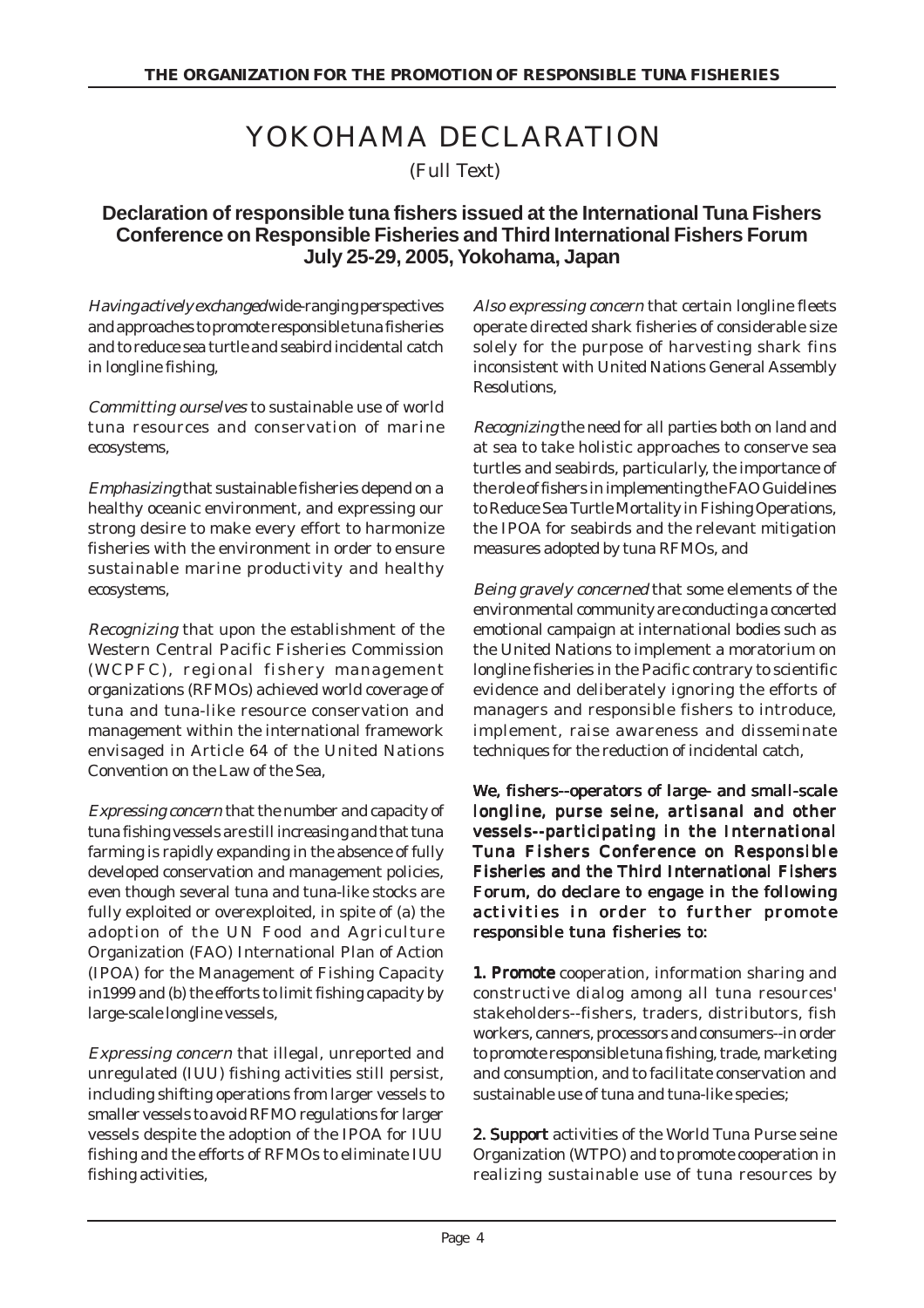encouraging all tuna purse seine fishers to participate in WTPO where, at the present time, about 65% of tuna purse seine fishers are members;

**3. Emphasize** the importance of longline and purse seine fisheries working cooperatively with each other and with other stakeholders to improve techniques for use of fish aggregating devices (FADs) with the aim of reducing the impact of purse seiners on bigeye tuna, especially the juveniles, while recognizing the impact of longliners on bigeye adults;



4. Facilitate the establishment of new, or cooperation with existing, international rules for management of tuna fishing capacity based on the principle that any introduction of new fishing capacity should be accompanied with removal of equivalent fishing capacity consistent with the FAO IPOA on Management of Fishing Capacity and the recommendations or rules of relevant RFMOs, while taking due note of the rights and obligations of developing countries;

5. Refrain from circumventing conservation and management measures by reflagging our fishing vessels to non-parties of relevant RFMOs and/or RFMO Parties with little to no ability to control their fishing vessels;

**6. Support** the Joint Meeting of Tuna RFMOs to be held in Japan in early 2007 to promote cooperation and coordination of tuna RFMOs and to achieve a global consistency in tuna conservation and management measures;

7. Urge RFMOs to ensure conservation and management of shark stocks on a scientific basis in accordance with their respective resolutions/ recommendations and those of the United Nations and to promote full utilization of sharks retained on board and the elimination of directed shark fisheries conducted solely for the purpose of harvesting shark fins;

8. Actively cooperate with the relevant RFMOs to make the best attempts to reduce incidental catch of sea turtles and seabirds through the following actions: -the collection of scientific data, including observer data whenever feasible,

-the development and implementation of practical measures for monitoring incidental catch including,

among others, the introduction of electronic observer techniques, and

-the development and use of technology to reduce incidental catch and improve post-release survival rates for sea turtles;

9. Vigorously promote the immediate use of appropriate combinations of circle hooks and type of bait, including use on a trial basis, to reduce sea turtle incidental catch and improve post-release survival rate;

10. Vigorously promote the widespread use of proven techniques (such as tori poles, night setting, side setting, blue-dyed bait, etc.) to reduce seabird incidental catch, particularly, in areas with high rate of seabird incidental catch;

11. Reaffirm that the FAO and RFMOs are the organizations that have primary responsibility for addressing international tuna fisheries issues, and to encourage governments to ensure that consideration of such issues by other international frameworks, including the United Nations General Assembly, be conducted with the scientific and technical reviews by FAO and RFMOs; and

12. Continue, in every international arena, to challenge biased and unscientific accusations that attack environmentally responsible tuna fisheries.

We will tansmit this declaration to the Secretary-General of the United Nations, the Director-General of the Food and Agriculture Organization of the United Nations and relevant RFMOs for their consideration, and we will request that Governments, including the Governments of Japan and the United States, support fishers worldwide to implement this declaration.